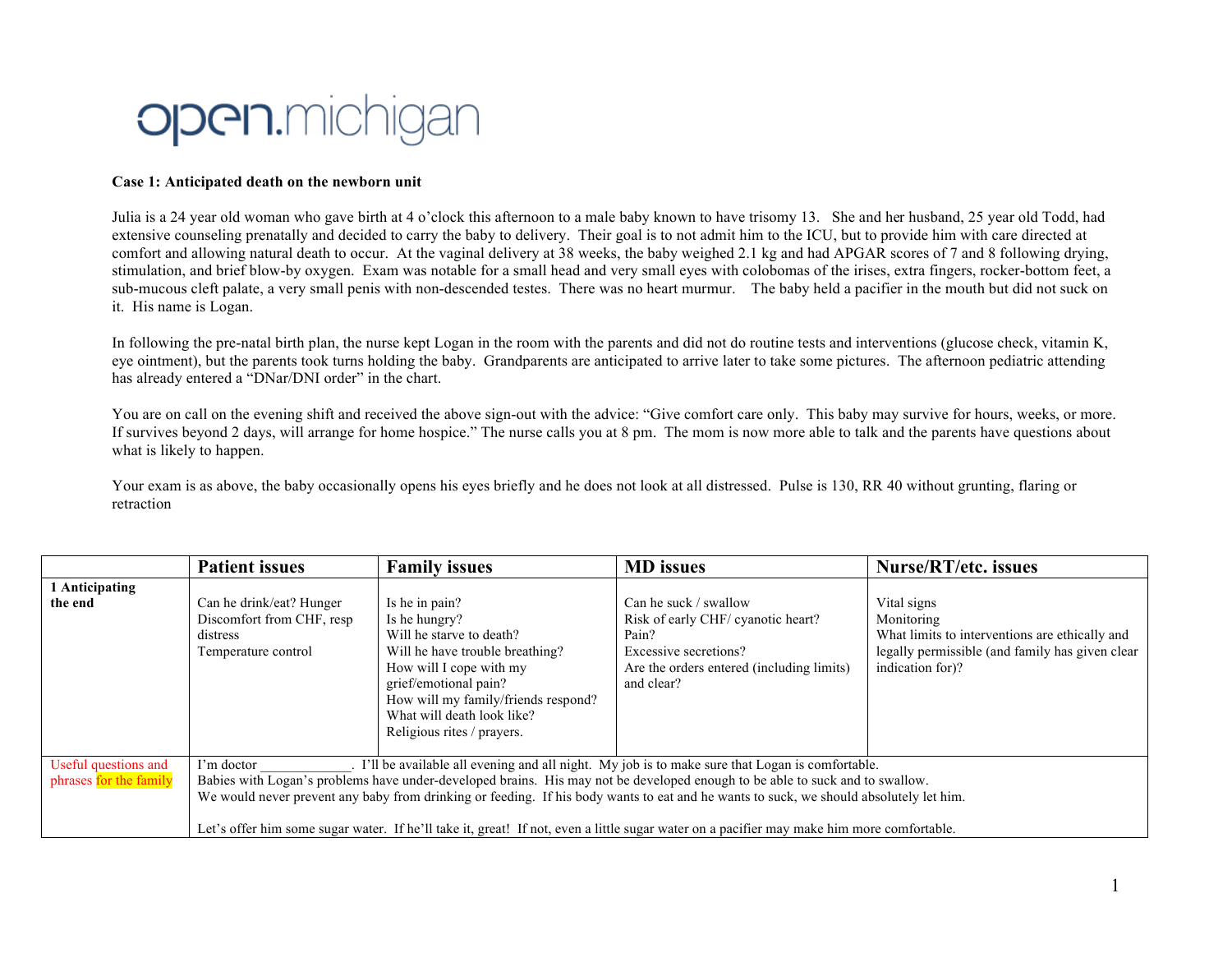|                                                | If he sucks well, there is no reason not to let him drink from a bottle or from the breast, if you would like to try.                                                                                                                                                                                                                                                                                                                                                                                                                                                                                                                                                                          |                                                                                                                                                                                                                           |                                                                                                                                                                                                                                                                                                                                                                                                                              |                                                                                                                                                                                                                                                                                                                                                                                                                                                              |
|------------------------------------------------|------------------------------------------------------------------------------------------------------------------------------------------------------------------------------------------------------------------------------------------------------------------------------------------------------------------------------------------------------------------------------------------------------------------------------------------------------------------------------------------------------------------------------------------------------------------------------------------------------------------------------------------------------------------------------------------------|---------------------------------------------------------------------------------------------------------------------------------------------------------------------------------------------------------------------------|------------------------------------------------------------------------------------------------------------------------------------------------------------------------------------------------------------------------------------------------------------------------------------------------------------------------------------------------------------------------------------------------------------------------------|--------------------------------------------------------------------------------------------------------------------------------------------------------------------------------------------------------------------------------------------------------------------------------------------------------------------------------------------------------------------------------------------------------------------------------------------------------------|
|                                                | We want our staff and you to be able to concentrate on Logan and not on any monitors. Just let us know if you see anything that makes you worried.<br>One of us will be in to check on him every<br>minutes (negotiable).<br>What spiritual or religious support will be important for you? Can I call them for you?                                                                                                                                                                                                                                                                                                                                                                           |                                                                                                                                                                                                                           |                                                                                                                                                                                                                                                                                                                                                                                                                              |                                                                                                                                                                                                                                                                                                                                                                                                                                                              |
|                                                | <b>Patient issues</b>                                                                                                                                                                                                                                                                                                                                                                                                                                                                                                                                                                                                                                                                          | <b>Family issues</b>                                                                                                                                                                                                      | <b>MD</b> issues                                                                                                                                                                                                                                                                                                                                                                                                             | <b>Nurse/RT/etc. issues</b>                                                                                                                                                                                                                                                                                                                                                                                                                                  |
| 2. Pain, discomfort,<br>dyspnea                | If CHF, may have dyspnea.<br>If retained lung fluid, may<br>have dyspnea                                                                                                                                                                                                                                                                                                                                                                                                                                                                                                                                                                                                                       | How will we know if he has pain or<br>trouble breathing?<br>Will the medicine you are giving him<br>for his pain or distress cause him to<br>stop breathing?<br>perhaps a discussion of the<br>Principle of Double Effect | Dosing and route of opiods.<br>Morphine<br>Initial dose: $0.15$ to $0.3$ mg/kg/dose<br>PO or SL q 3 hours.<br>$= 0.3$ mg to 0.6 mg (I would choose 1<br>mg/ml and give 0.3mg as a first dose,<br>give an extra 0.1 in 20 minutes if distress<br>continues, then give the effective dose<br>every 3 hours as needed. Call if not<br>enough.<br>Blow-by oxygen for comfort?<br>Oral or SL: ----------------------------------> | Recognizing pain or distress<br>(Grimacing, whining)<br>Tachypnea, retractions, flaring, grunting)<br>What is the largest volume that can be<br>delivered sub-lingually?<br>If oral or sublingual<br><b>HOW SUPPLIED:</b><br>Most concentrated:<br>Morphine 20mg/ml (too concentrated for<br>babies)<br>Morphine 2mg/ml (10mg per 5 ml cup)<br>(would mean 0.15 ml as first dose)<br>(sub-linguals need to be given more slowly, 2)<br>or 3 drops at a time) |
|                                                |                                                                                                                                                                                                                                                                                                                                                                                                                                                                                                                                                                                                                                                                                                |                                                                                                                                                                                                                           | IV or sub-Q (less desirable)<br>$0.05$ to $0.1$ mg/kg                                                                                                                                                                                                                                                                                                                                                                        | Morphine 1mg/ml injection (can be used in a<br>pinh) p.o. or sub-lingual                                                                                                                                                                                                                                                                                                                                                                                     |
| Useful questions and<br>phrases for the family | We will watch closely for any signs that Logan is having trouble breathing.<br>What did you see that shows you he is/might be uncomfortable?<br>At the doses we are using, the effect of the medicine will relieve pain and shortness of breath with very little, if any, effect on his breathing. Older children who can<br>talk often wake up and say, "thanks".<br>Even if it were to require large doses of medicine to control his discomfort, if our reason is to lessen his distress, it is permissible both legally and morally to use a<br>medicine that MAY have an unwanted side effect (if we are using it for the right reason). We never use medicine to decrease his breathing. |                                                                                                                                                                                                                           |                                                                                                                                                                                                                                                                                                                                                                                                                              |                                                                                                                                                                                                                                                                                                                                                                                                                                                              |
|                                                | <b>Patient issues</b>                                                                                                                                                                                                                                                                                                                                                                                                                                                                                                                                                                                                                                                                          | <b>Family issues</b>                                                                                                                                                                                                      | <b>MD</b> issues                                                                                                                                                                                                                                                                                                                                                                                                             | <b>Nurse/RT/etc. issues</b>                                                                                                                                                                                                                                                                                                                                                                                                                                  |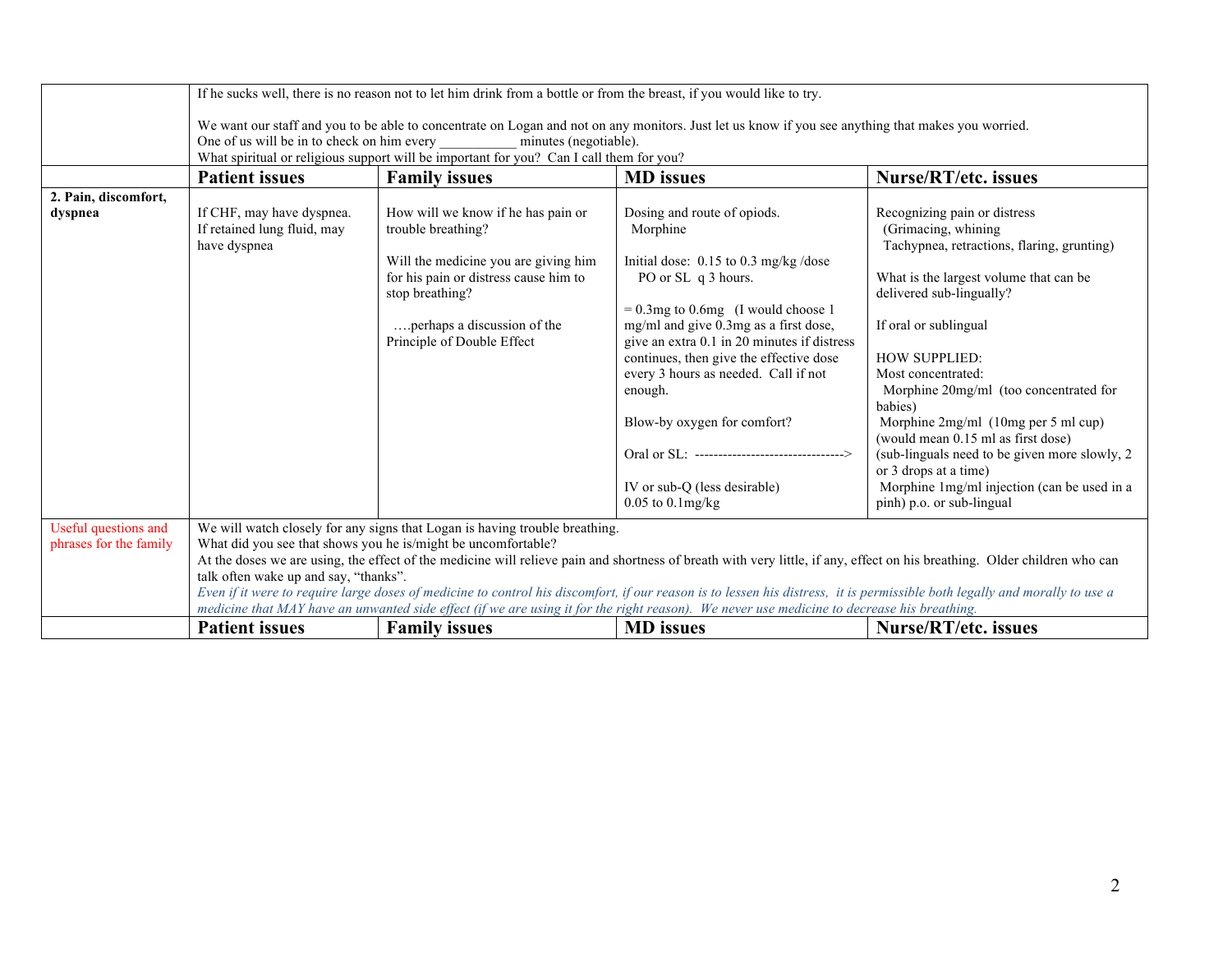| 3. I's & O's of dying<br>May include:<br><b>Secretions, noisy</b> | Sensation of choking?                                                                                                                                                                                                | Why is his breathing so noisy?                                          | Noise vs. distress.<br>Is there fluid overload?<br>Drugs: Glycopyrrolate                                                                         | Should I suction him?                                                                                    |
|-------------------------------------------------------------------|----------------------------------------------------------------------------------------------------------------------------------------------------------------------------------------------------------------------|-------------------------------------------------------------------------|--------------------------------------------------------------------------------------------------------------------------------------------------|----------------------------------------------------------------------------------------------------------|
| breathing<br>Nausea, vomiting<br>(unlikely in this case)          | Feelings of dyspnea?                                                                                                                                                                                                 | Is he drowning?<br>Should he be suctioned?<br>Should he be on monitors? | $0.04 - 0.1$ mg/kg PO<br>$0.004 - 0.01$ IV, SC<br>comes $0.2mg/ml$<br>for this 2 kg baby: would give<br>$0.1$ mg or $0.5$ ml                     | More aggressive suctioning may cause<br>rebound and may be more obnoxious than a<br>little bit of noise. |
| Bleeding<br>(unlikely in this case)                               |                                                                                                                                                                                                                      |                                                                         | Atropine: 0.01 to 0.02mg/kg PO or SL<br>Comes $0.4$ mg/ml, so give<br>For this 2 kg baby would give $0.04 \text{ mg}$<br>Or $0.1$ mg sub lingual | Nasal bulb syringe suction may be well<br>tolerated                                                      |
| Useful questions and<br>phrases for the family                    | The noises you hear are just normal saliva and a little mucous that is in his nose and throat. If it appears to be causing him distress we can use some medicine to make<br>tham a little drier and less noticeable. |                                                                         |                                                                                                                                                  |                                                                                                          |

|                                                                 | <b>Patient issues</b> | <b>Family issues</b>                                 | <b>MD</b> issues                    | Nurse/RT/etc. issues                     |
|-----------------------------------------------------------------|-----------------------|------------------------------------------------------|-------------------------------------|------------------------------------------|
| 4. Seizures, agitation,<br>myoclonus<br>(unlikely in this case) |                       |                                                      |                                     |                                          |
| Useful questions and<br>phrases for the family                  |                       |                                                      |                                     |                                          |
|                                                                 |                       |                                                      |                                     |                                          |
|                                                                 | <b>Patient issues</b> | <b>Family issues</b>                                 | <b>MD</b> issues                    | Nurse/RT/etc. issues                     |
| 5. Last breaths                                                 | Comfort, color        | Comfort, color<br>Will we know when the end is near? | Will I know when the end is near?   | Will I know when the end is near?        |
|                                                                 |                       | Did we do the right thing? Did we                    | Will the medicine I order cause his | Will the medicine I administer cause his |